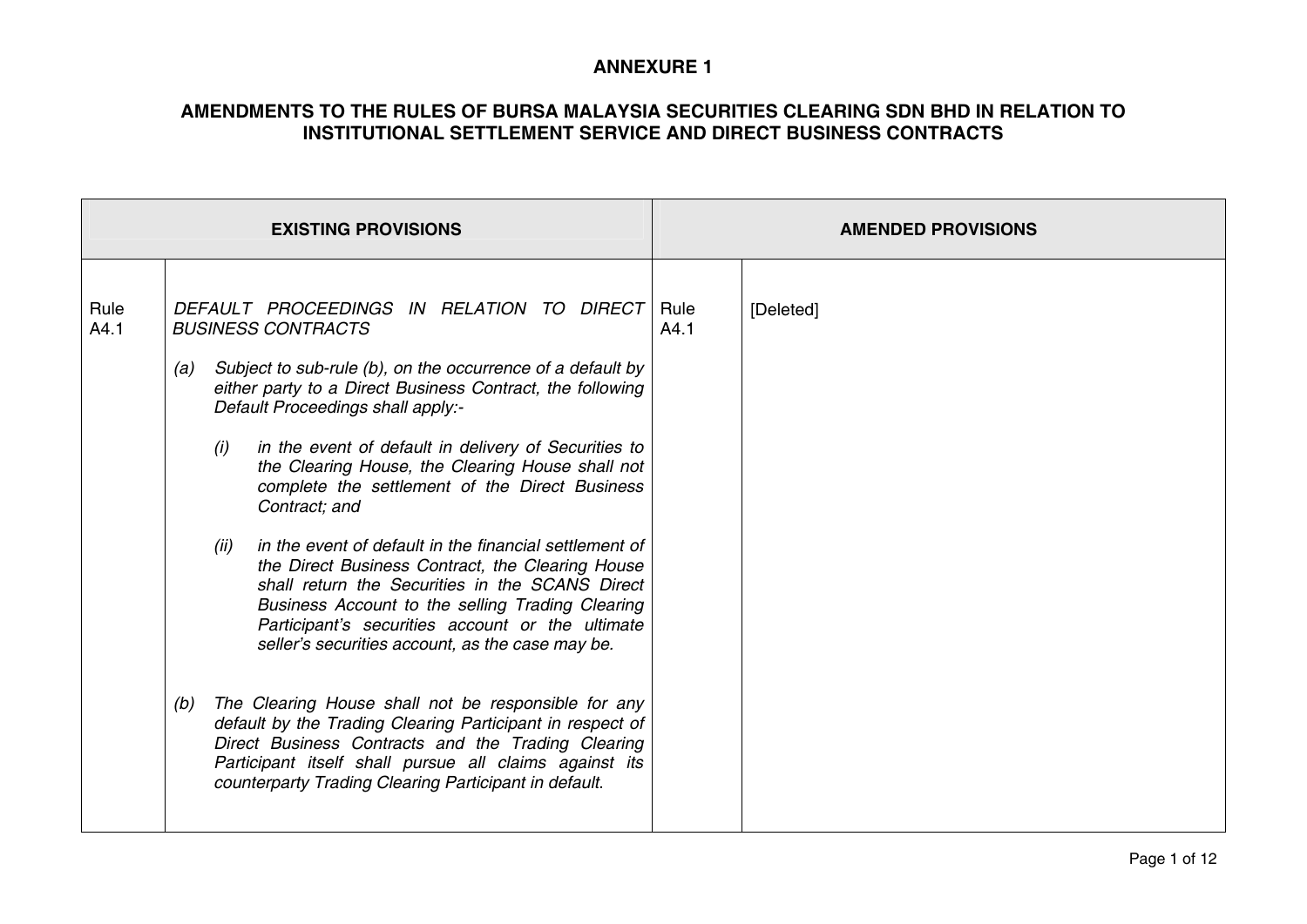| <b>EXISTING PROVISIONS</b> |                                                                                                                                                                                                                                                                                                                                            |      |                                                                                                                                                                                                                                                       | <b>AMENDED PROVISIONS</b>        |  |  |
|----------------------------|--------------------------------------------------------------------------------------------------------------------------------------------------------------------------------------------------------------------------------------------------------------------------------------------------------------------------------------------|------|-------------------------------------------------------------------------------------------------------------------------------------------------------------------------------------------------------------------------------------------------------|----------------------------------|--|--|
| <b>Rule 5.8</b>            | <b>DIRECT BUSINESS CONTRACTS</b>                                                                                                                                                                                                                                                                                                           |      | <b>Rule 5.8</b>                                                                                                                                                                                                                                       | <b>DIRECT BUSINESS CONTRACTS</b> |  |  |
|                            | All Direct Business Contracts shall be governed by Rule<br>(a)<br>$5.8(a)$ .                                                                                                                                                                                                                                                               |      |                                                                                                                                                                                                                                                       | (a) [No change]                  |  |  |
|                            |                                                                                                                                                                                                                                                                                                                                            | (i)  | The clearing and settlement of Direct Business<br>Contracts shall be effected through the Clearing<br>House and will require input by the Trading<br>Clearing Participant in respect of such contracts<br>into the Direct Business Comparison System. |                                  |  |  |
|                            | The input by the Trading Clearing Participant will be<br>(ii)<br>subject to matching in accordance with the<br>procedural requirements of the Direct Business<br>Comparison System and when matched, the<br>relevant Direct Business Contracts will, unless<br>rejected by the Clearing House, be accepted for<br>clearing and settlement. |      |                                                                                                                                                                                                                                                       |                                  |  |  |
|                            |                                                                                                                                                                                                                                                                                                                                            |      | (iii) Upon acceptance for clearing and settlement, the<br>Clearing House shall direct the Central Depository<br>to deposit the Securities into the Clearing House<br>Direct Business Account pursuant to Rule 5.8(b) or<br>Section A of Chapter 5.    |                                  |  |  |
|                            |                                                                                                                                                                                                                                                                                                                                            | (iv) | In consideration of the role and obligation of the<br>Clearing House under these Rules, the provision of<br>Rule 1.4(b) in respect of clearing fees shall be<br>applicable.                                                                           |                                  |  |  |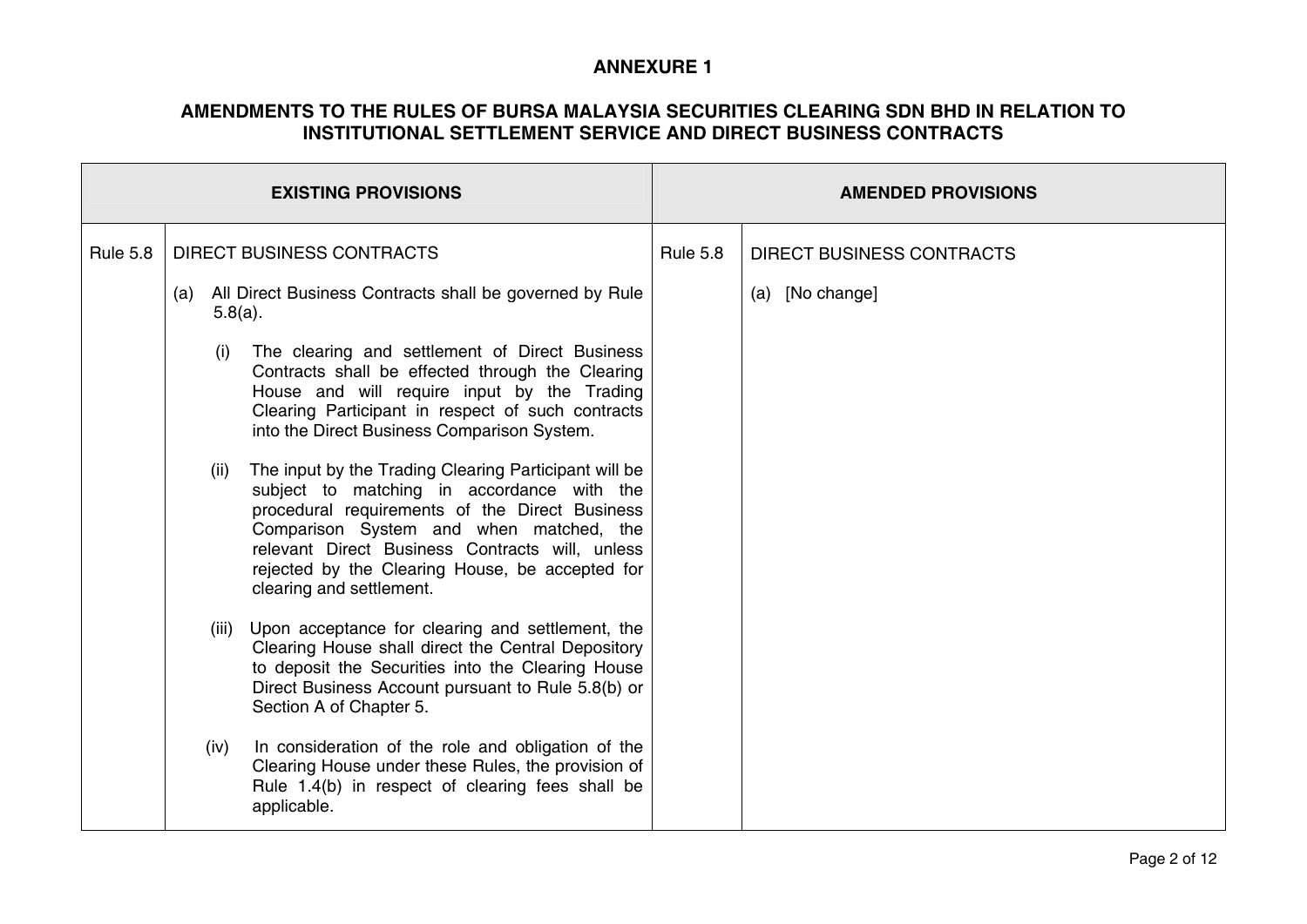| <b>EXISTING PROVISIONS</b>                                                                                                                                                                                                                                                                                                                                                                                                                        | <b>AMENDED PROVISIONS</b>                                                                                                                                                                                                                                                                                                                                |
|---------------------------------------------------------------------------------------------------------------------------------------------------------------------------------------------------------------------------------------------------------------------------------------------------------------------------------------------------------------------------------------------------------------------------------------------------|----------------------------------------------------------------------------------------------------------------------------------------------------------------------------------------------------------------------------------------------------------------------------------------------------------------------------------------------------------|
| For purposes of Rule 5.8 (a), the following<br>(v)<br>expressions shall have the meaning set out<br>opposite to them respectively:<br>"Direct Business Comparison System" a comparison system<br>to facilitate Clearing Participants to clear and settle Securities<br>in respect of Direct Business Contracts.<br>"Clearing House Direct Business Account" an account to<br>facilitate the placement of Securities pending payment.              |                                                                                                                                                                                                                                                                                                                                                          |
| (b) Except in relation to Direct Business Contracts cleared<br>and settled through ISS under Section A of Chapter 5,<br>clearing and settlement of all Direct Business Contracts<br>shall be additionally governed by Rule 5.8(b) and Section<br>A of Chapter 4.<br>Upon receipt of <i>payment for the said Securities</i> , the<br>(i)<br>Clearing House shall then credit the said Securities<br>into the buying Trading Clearing Participant's | (b) Except in relation to Direct Business Contracts cleared<br>and settled through ISS under Section A of Chapter 5,<br>clearing and settlement of all Direct Business Contracts<br>shall be additionally governed by Rule 5.8(b) as follows:-<br>Upon receipt of the Securities ("Delivered<br>(i)<br>Securities") and payment for the said Securities, |
| securities account and the proceeds thereof shall<br>be paid to the selling Trading Clearing Participant's<br>financial settlement account. In the event of a<br>default in the financial settlement by the buying<br>Trading Clearing Participant, Rule A4.1 shall apply.<br>No partial delivery of Securities and financial<br>(ii)                                                                                                             | the Clearing House shall then credit the said<br>Securities into the buying Trading Clearing<br>Participant's securities account and pay the<br>proceeds for the Delivered Securities to the<br>selling Trading Clearing Participant.<br>In the event the selling Trading Clearing<br>(ii)                                                               |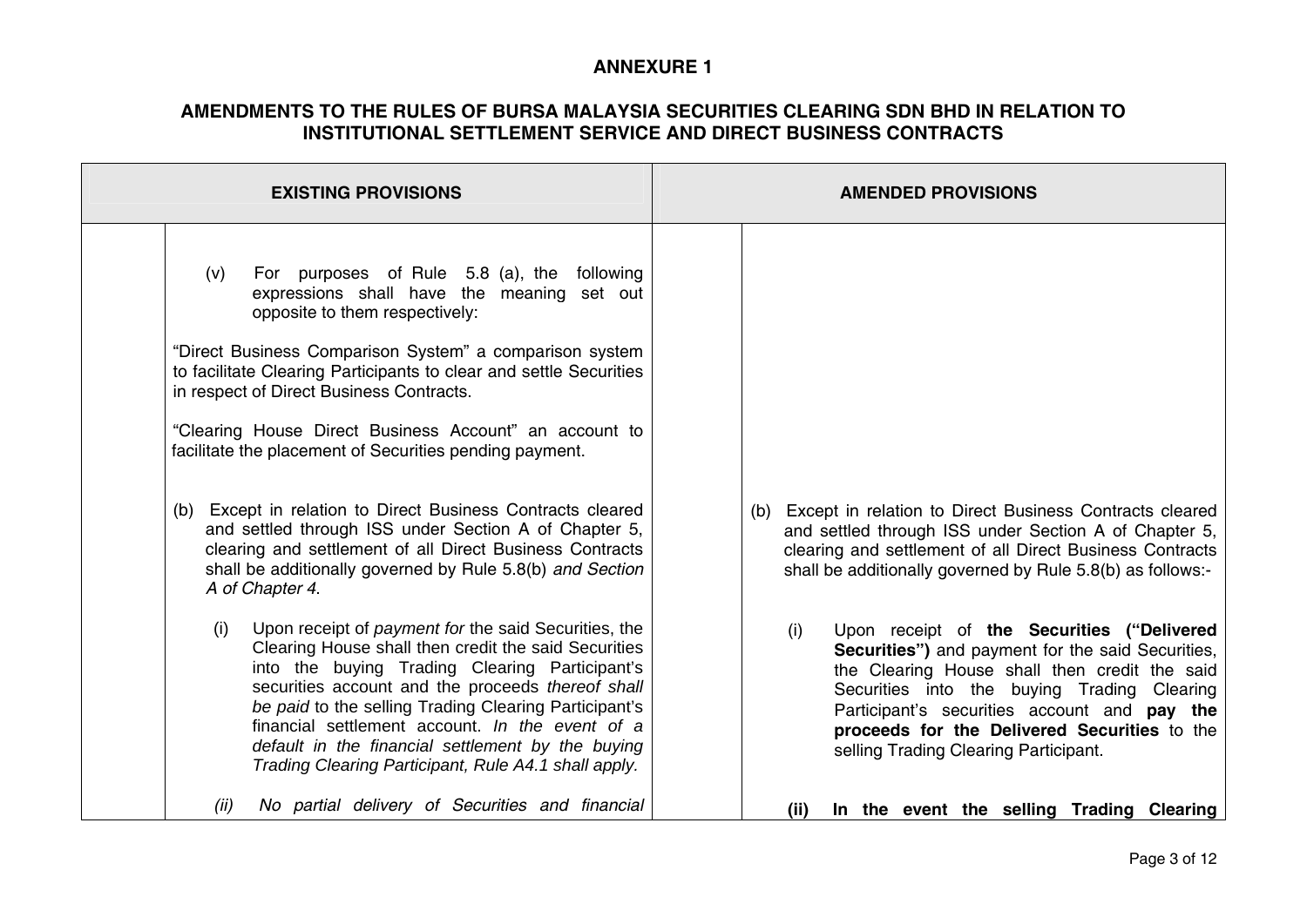| <b>EXISTING PROVISIONS</b>                                    | <b>AMENDED PROVISIONS</b>                                                                                                                                                                                                                                                                                                                                                                                                                                                                                                                                                                                      |  |  |
|---------------------------------------------------------------|----------------------------------------------------------------------------------------------------------------------------------------------------------------------------------------------------------------------------------------------------------------------------------------------------------------------------------------------------------------------------------------------------------------------------------------------------------------------------------------------------------------------------------------------------------------------------------------------------------------|--|--|
| settlement shall be allowed for Direct Business<br>Contracts. | Participant makes partial delivery of the<br>Securities under a Direct Business Contract to<br>the Clearing House and provided that the<br>buying Trading Clearing Participant makes<br>payment on a pro-rated basis for the Delivered<br>Securities in the manner prescribed under the<br>Operational Procedures, the Clearing House<br>shall credit the Delivered Securities into the<br><b>Trading</b><br><b>Clearing</b><br>Participant's<br>buying<br>securities account and pay the proceeds<br>received from the buying Trading Clearing<br>Participant to the selling Trading Clearing<br>Participant. |  |  |
|                                                               | Without prejudice to the rights and liabilities as<br>(iii)<br>between the Clearing Participants concerned<br>and also the right of the Exchange to take<br>action under the Exchange Rules, the Direct<br>Business Contract or the portion of the Direct<br><b>Business Contract that remains unsettled shall</b><br>not be subject to automatic buy-in but shall be<br>withdrawn from clearing and settlement by the<br>Clearing House in accordance with the Rules<br>and Operational Procedures.                                                                                                           |  |  |
|                                                               | In the event of a failure by the buying Trading<br>(iv)<br>Clearing Participant to settle the full amount<br>for the Delivered Securities -<br>(aa) the Clearing House shall return all the                                                                                                                                                                                                                                                                                                                                                                                                                    |  |  |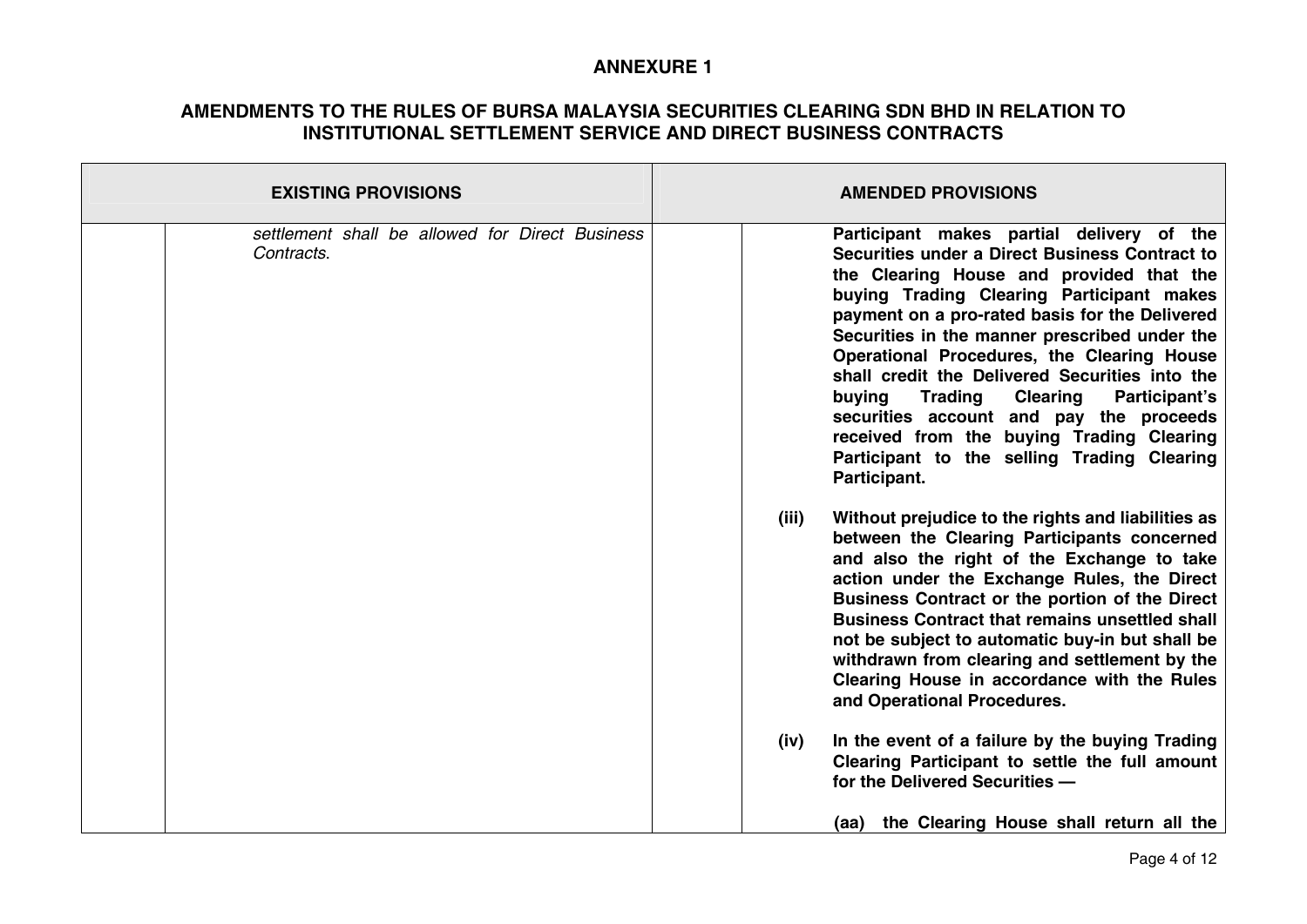|              | <b>EXISTING PROVISIONS</b>                                                                                                                                                                                                                                                                                   |              | <b>AMENDED PROVISIONS</b>                                                                                                                                                                                                       |
|--------------|--------------------------------------------------------------------------------------------------------------------------------------------------------------------------------------------------------------------------------------------------------------------------------------------------------------|--------------|---------------------------------------------------------------------------------------------------------------------------------------------------------------------------------------------------------------------------------|
|              |                                                                                                                                                                                                                                                                                                              |              | <b>Delivered</b><br>Securities in the manner<br><b>Operational</b><br>prescribed<br>under<br>the<br>to the selling<br><b>Procedures</b><br>Trading<br>securities<br><b>Clearing</b><br>Participant's<br>account; and            |
|              |                                                                                                                                                                                                                                                                                                              |              | the Direct Business Contract shall be<br>(bb)<br>withdrawn from clearing and settlement<br>by the Clearing House in accordance<br>the<br>with<br><b>Rules</b><br><b>Operational</b><br>and<br>Procedures.                       |
|              |                                                                                                                                                                                                                                                                                                              |              | The Clearing House shall not be responsible<br>(v)<br>for any failure by the Trading Clearing<br>Participant to settle any part of Direct<br>Business Contracts to which the Trading<br><b>Clearing Participant is a party.</b> |
|              | The Clearing House may in consultation with the<br>(iii)<br>Commission apply any other mode or requirements, not<br>specifically mentioned herein, in respect of the clearing<br>and settlement of Direct Business Contracts, as the<br>Clearing House deems appropriate in the respective<br>circumstances. |              | [No change]<br>(vi)                                                                                                                                                                                                             |
| Rule<br>A5.3 | CLEARANCE OF BUY AND SELL TRANSACTIONS<br>The clearance of any ISS Transaction to be settled under<br>(a)                                                                                                                                                                                                    | Rule<br>A5.3 | CLEARANCE OF BUY AND SELL TRANSACTIONS<br>$(a) - (d)$ [No change]                                                                                                                                                               |
|              | the ISS shall only be effected if the transacting Trading                                                                                                                                                                                                                                                    |              |                                                                                                                                                                                                                                 |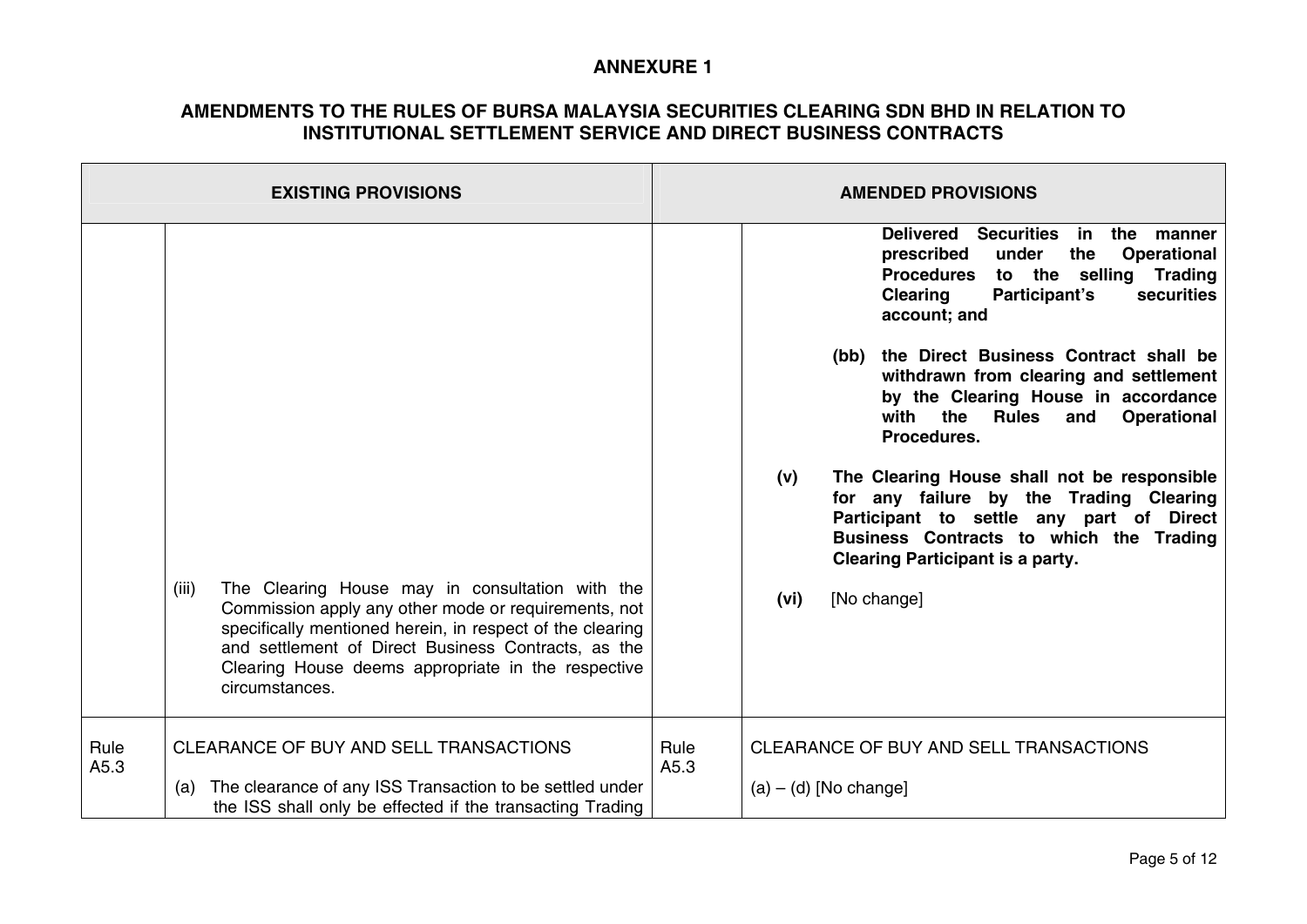| <b>EXISTING PROVISIONS</b>                                                                                                                                                                                                                                                                                                         | <b>AMENDED PROVISIONS</b> |
|------------------------------------------------------------------------------------------------------------------------------------------------------------------------------------------------------------------------------------------------------------------------------------------------------------------------------------|---------------------------|
| Clearing Participant and Non Trading Clearing<br>Participant(s), input an ISS Instruction, ISS Confirmation<br>or ISS Affirmation, as the case may be, containing the<br>Relevant Details as specified by the Clearing House in<br>accordance with the Operational Procedures                                                      |                           |
| Input of an ISS Instruction and corresponding ISS<br>(b)<br>Confirmation or ISS Affirmation, as the case may be, by<br>the relevant parties to an ISS Transaction, or any other<br>instruction(s) relating to an ISS Transaction shall be in<br>accordance with the Operational Procedures.                                        |                           |
| An ISS Transaction shall be subject to matching in<br>(c)<br>accordance with the procedures laid down by the<br>Clearing House based on the input of the ISS Instruction<br>and the corresponding ISS Confirmation and/or ISS<br>Affirmation, as the case may be.                                                                  |                           |
| (ca) At any time prior to matching of the Relevant Details, the<br>relevant Trading Clearing Participant and/or Non Trading<br>Clearing Participant may delete or 'revert' an ISS<br>Instruction, ISS Confirmation or ISS Affirmation, as the<br>case may be, in the manner as prescribed in the<br><b>Operational Procedures.</b> |                           |
| (cb) At any time after matching of the Relevant Details but<br>prior to settlement of the said ISS Transaction under the<br>ISS, the said ISS Transaction may be cancelled by the<br>relevant Clearing Participants in the manner as<br>prescribed in the Operational Procedures.                                                  |                           |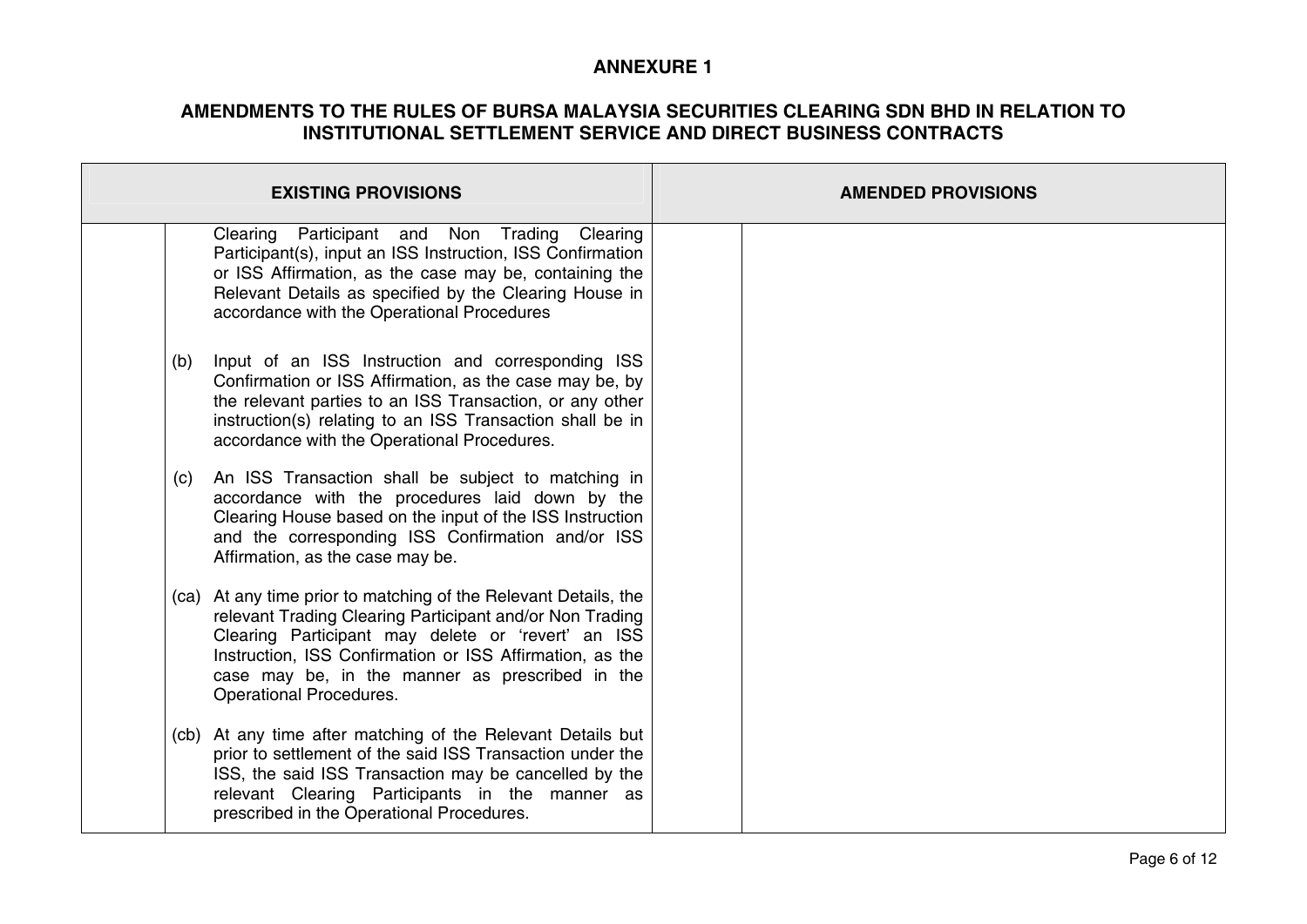| <b>EXISTING PROVISIONS</b>                                                                                                                                                                                                                                                                                                                                                                                                                                                                                                                                                                                                                                                                                                                                                                                                                                                                                                                                                                                                                                                                                                                                                                                                                                                                                                                                             | <b>AMENDED PROVISIONS</b>                                                                                                                                                                                               |
|------------------------------------------------------------------------------------------------------------------------------------------------------------------------------------------------------------------------------------------------------------------------------------------------------------------------------------------------------------------------------------------------------------------------------------------------------------------------------------------------------------------------------------------------------------------------------------------------------------------------------------------------------------------------------------------------------------------------------------------------------------------------------------------------------------------------------------------------------------------------------------------------------------------------------------------------------------------------------------------------------------------------------------------------------------------------------------------------------------------------------------------------------------------------------------------------------------------------------------------------------------------------------------------------------------------------------------------------------------------------|-------------------------------------------------------------------------------------------------------------------------------------------------------------------------------------------------------------------------|
| (cc) Upon matching of the Relevant Details, the said ISS<br>Transaction shall, unless rejected by the Clearing House<br>or where the said ISS Transaction is cancelled by the<br>relevant Clearing Participants in the manner as<br>prescribed in the Operational Procedures, be subject to<br>settlement under the ISS in accordance with the Rules<br>and Operational Procedures.<br>Any ISS Transaction, which remains unmatched by such<br>(d)<br>time as specified in the Operational Procedures shall be<br>automatically withdrawn from the system by the Clearing<br>House and shall not be cleared and settled under the<br>ISS.<br>For the avoidance of doubt, the Clearing House shall<br>(e)<br>accept responsibility for the clearance and settlement of<br>an ISS Transaction subject to the following:<br>Where the ISS Transaction results from a Sell<br>(i)<br>Transaction, the Clearing House shall accept the<br>responsibility for settlement of the ISS Transaction,<br>if the Non Trading Clearing Participant, who is due<br>to deliver, delivers the relevant quantity of<br>Securities to the designated securities account on<br>the due settlement day, as prescribed by the<br>Clearing House. Where any partial delivery is<br>effected, the Clearing House' responsibility for<br>settlement shall only relate to such partial delivery | For the avoidance of doubt, the Clearing House shall<br>(e)<br>accept responsibility for the clearance and settlement of<br>an ISS Transaction for Novated Contracts subject to<br>the following:<br>[No change]<br>(i) |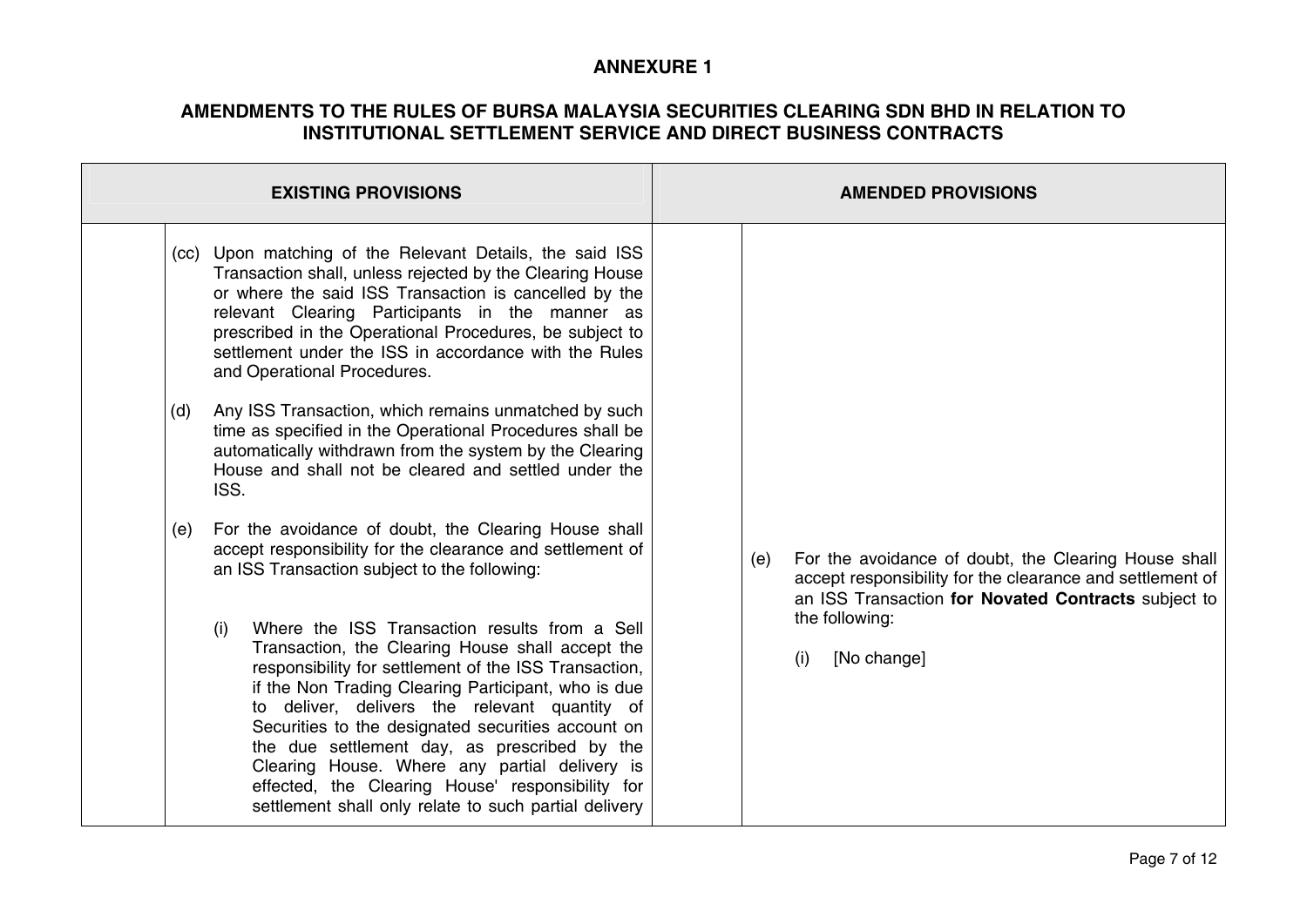| <b>EXISTING PROVISIONS</b>                                                                                                                                                                                                                                                                                                                                                                                                                                                                                                                                                                                                                                                                                                                                                                                                                                | <b>AMENDED PROVISIONS</b>                                                                                                                                                                                                                                                                                                                                                                                                                                    |
|-----------------------------------------------------------------------------------------------------------------------------------------------------------------------------------------------------------------------------------------------------------------------------------------------------------------------------------------------------------------------------------------------------------------------------------------------------------------------------------------------------------------------------------------------------------------------------------------------------------------------------------------------------------------------------------------------------------------------------------------------------------------------------------------------------------------------------------------------------------|--------------------------------------------------------------------------------------------------------------------------------------------------------------------------------------------------------------------------------------------------------------------------------------------------------------------------------------------------------------------------------------------------------------------------------------------------------------|
| of Securities made by the Non Trading Clearing<br>Participant.                                                                                                                                                                                                                                                                                                                                                                                                                                                                                                                                                                                                                                                                                                                                                                                            |                                                                                                                                                                                                                                                                                                                                                                                                                                                              |
| Where the ISS Transaction results from a Buy<br>(ii)<br>Transaction, the Clearing House shall accept<br>responsibility for settlement of the ISS Transaction<br>if the Securities have been delivered to the<br>designated securities account of the Non Trading<br>Clearing Participant, who is due to receive, on the<br>due settlement day. Where only partial delivery is<br>effected to the recipient Non Trading Clearing<br>Participant, the recipient Non Trading Clearing<br>Participant concerned shall effect money payment<br>to the Clearing House on the due settlement day on<br>Clearing House'<br>pro-rated<br>basis.<br>The<br>a<br>responsibility to effect settlement, where partial<br>delivery is effected, shall relate only to such partial<br>delivery of Securities to the relevant Non Trading<br><b>Clearing Participant.</b> | [No change]<br>(ii)                                                                                                                                                                                                                                                                                                                                                                                                                                          |
| (iii) The Clearing House shall not accept responsibility<br>in any way for any failure or partial failure of a<br>Clearing Participant to settle an ISS Transaction<br>relating to a Buy Transaction, if such failure or a<br>partial failure results from the failure or partial<br>failure of a Market Contract or the failure of the<br>recipient Non Trading Clearing Participant to effect<br>payment for Securities delivered to it on the due<br>settlement day.                                                                                                                                                                                                                                                                                                                                                                                   | (iii) The Clearing House shall not accept responsibility<br>in any way for any failure or partial failure of a<br>Clearing Participant to settle an ISS Transaction<br>relating to a Buy Transaction, if such failure or a<br>partial failure results from the failure or partial<br>failure of a <b>Novated Contract</b> or the failure of the<br>recipient Non Trading Clearing Participant to effect<br>payment for Securities delivered to it on the due |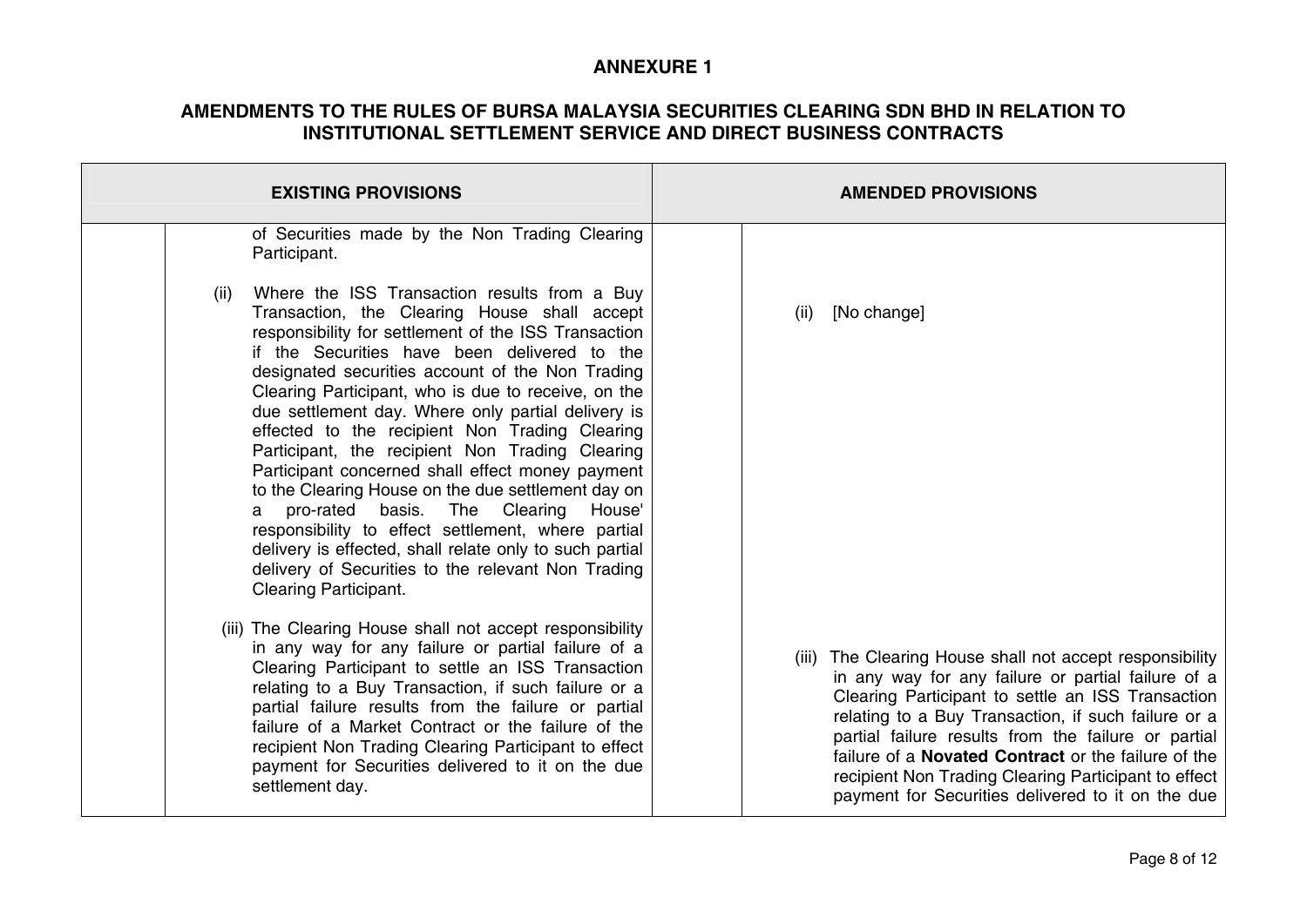| <b>EXISTING PROVISIONS</b>                                                                                                                                                                                                                 | <b>AMENDED PROVISIONS</b>                                                                                                                                                                                                                                                                                                                                                                                                                                                                                                                                                                                                                                                                                                                                                                                                                                                                                            |
|--------------------------------------------------------------------------------------------------------------------------------------------------------------------------------------------------------------------------------------------|----------------------------------------------------------------------------------------------------------------------------------------------------------------------------------------------------------------------------------------------------------------------------------------------------------------------------------------------------------------------------------------------------------------------------------------------------------------------------------------------------------------------------------------------------------------------------------------------------------------------------------------------------------------------------------------------------------------------------------------------------------------------------------------------------------------------------------------------------------------------------------------------------------------------|
| (iv) There shall be no partial delivery of Securities for<br>Direct Business Contracts cleared and settled<br>through ISS under Section A of Chapter 5 and the<br>Clearing House shall not be responsible to effect<br>settlement thereto. | settlement day.<br>(iv) [Deleted]                                                                                                                                                                                                                                                                                                                                                                                                                                                                                                                                                                                                                                                                                                                                                                                                                                                                                    |
| (f) [New provision]                                                                                                                                                                                                                        | For the avoidance of doubt, the clearance and<br>(f)<br>settlement of an ISS Transaction which results<br>from a Direct Business Contract shall be subject<br>to the following:<br>Where the ISS Transaction results from a Sell<br>(i)<br>Transaction, the Clearing House shall<br>proceed with settlement of the ISS<br>Transaction in accordance with Rule 5.8 if the<br>Party who is due to deliver Securities,<br>delivers the relevant quantity of the Securities<br>to the designated securities account in the<br>manner prescribed under the Operational<br>Procedures on the due settlement day.<br>Where partial delivery is effected, the Clearing<br>House shall proceed with the settlement only<br>in relation to the partial delivery of Securities.<br>Where the ISS Transaction results from a Buy<br>(ii)<br>Transaction, the Clearing House<br>shall<br>with settlement<br>of the ISS<br>proceed |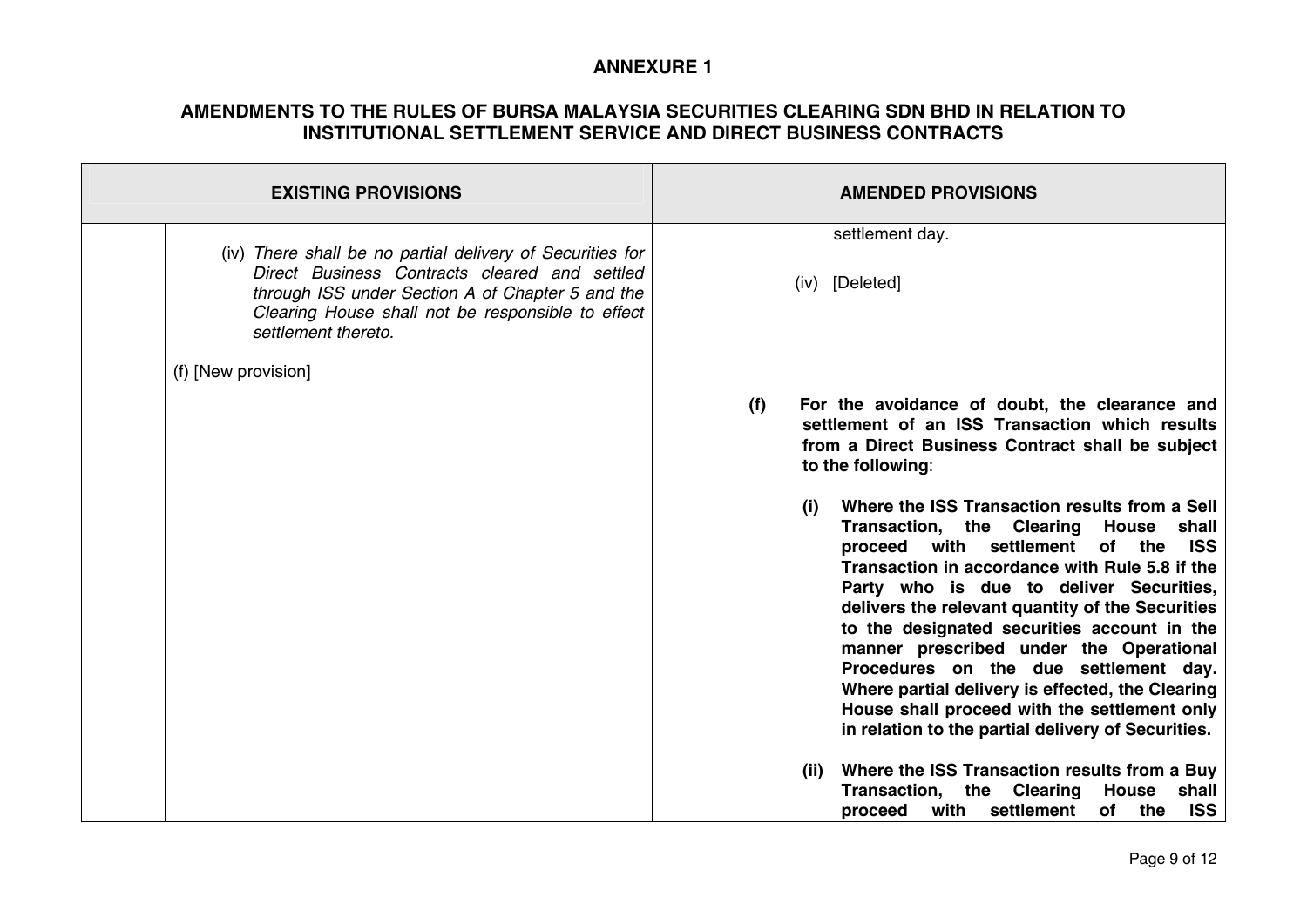|              | <b>EXISTING PROVISIONS</b> |              |               | <b>AMENDED PROVISIONS</b>                                                                                                                                                                                                                                                                                                                                                                                                                                                                                                                                                                                                                                        |
|--------------|----------------------------|--------------|---------------|------------------------------------------------------------------------------------------------------------------------------------------------------------------------------------------------------------------------------------------------------------------------------------------------------------------------------------------------------------------------------------------------------------------------------------------------------------------------------------------------------------------------------------------------------------------------------------------------------------------------------------------------------------------|
|              |                            |              |               | Transaction in accordance with Rule 5.8 in<br>relation to the Delivered Securities. Where<br>only partial delivery is effected, the Party who<br>is due to receive the Delivered Securities may<br>effect money payment to the Clearing House<br>on a pro-rated basis in accordance with the<br><b>Operational Procedures on the due settlement</b><br>day. Where full payment is made for the<br>Delivered Securities, the Clearing House shall<br>with settlement of the ISS<br>proceed<br>Transaction in accordance with Rule 5.8. In<br>the event of failure to settle the full amount<br>due for the Delivered Securities, Rule<br>5.8(b)(iii) shall apply. |
|              |                            |              | (iii)<br>(iv) | The Clearing House shall not be responsible<br>in any way for any failure or partial failure of a<br>Clearing Participant to settle an ISS<br>Transaction due to the failure of the Clearing<br>Participant to make delivery or effect the<br>necessary payment, as the case may be.<br>For the purpose of this Rule, unless the<br>context otherwise requires, "Party" means<br>the Trading Clearing Participant, the Non-<br><b>Trading Clearing Participant or both.</b>                                                                                                                                                                                      |
| Rule<br>A5.8 | UNSETTLED ISS TRANSACTION  | Rule<br>A5.8 |               | UNSETTLED ISS TRANSACTION                                                                                                                                                                                                                                                                                                                                                                                                                                                                                                                                                                                                                                        |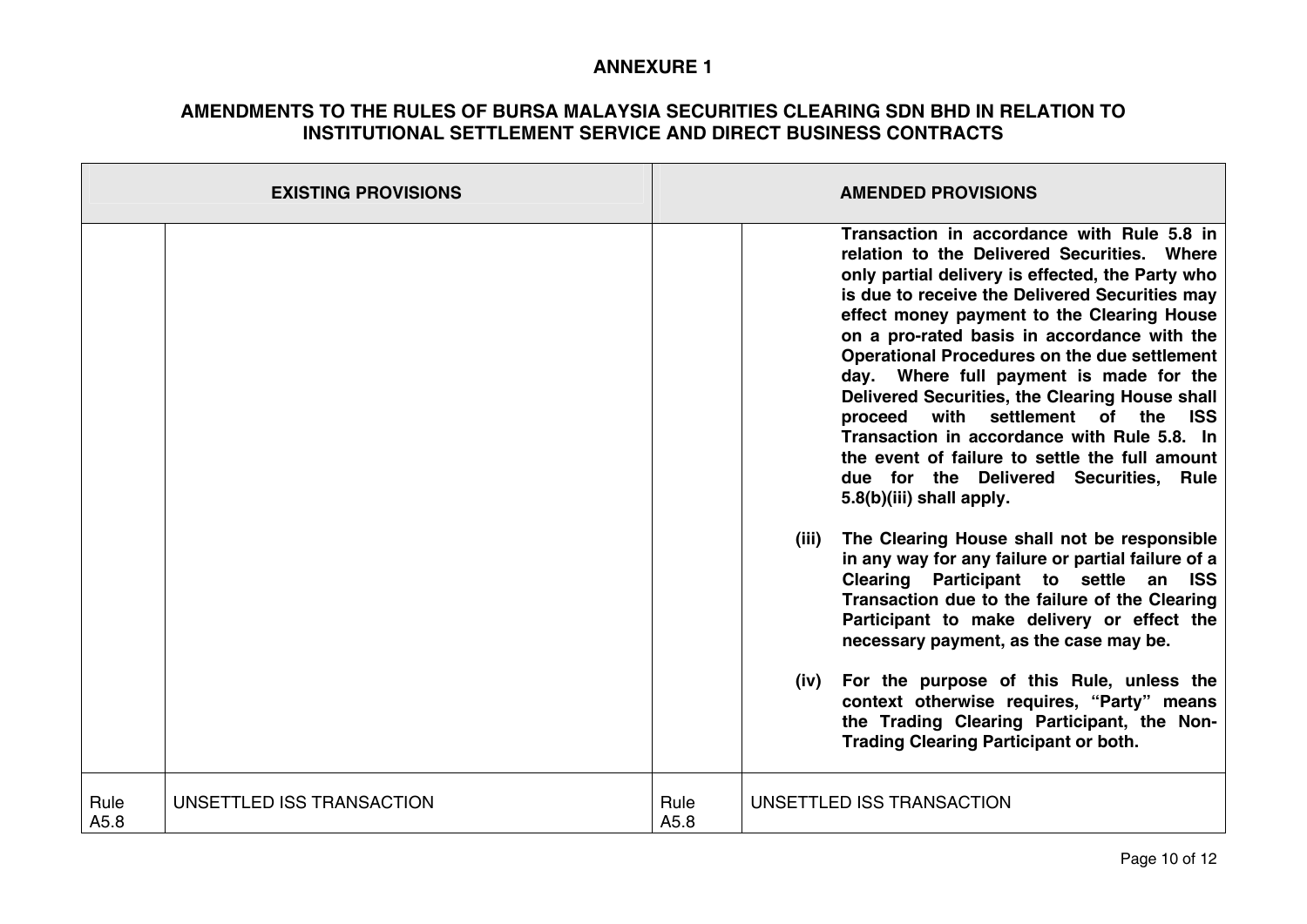| <b>EXISTING PROVISIONS</b> |            |                                                                                                                                                                                                                                                                                                                                                                                                                                                                                                                            | <b>AMENDED PROVISIONS</b> |     |                                                                                                                                                                                                                                                                                                                                                                                                                                                                                                                                                                                 |  |
|----------------------------|------------|----------------------------------------------------------------------------------------------------------------------------------------------------------------------------------------------------------------------------------------------------------------------------------------------------------------------------------------------------------------------------------------------------------------------------------------------------------------------------------------------------------------------------|---------------------------|-----|---------------------------------------------------------------------------------------------------------------------------------------------------------------------------------------------------------------------------------------------------------------------------------------------------------------------------------------------------------------------------------------------------------------------------------------------------------------------------------------------------------------------------------------------------------------------------------|--|
|                            | (a)<br>(b) | Without prejudice to the rights and liabilities as between<br>the Clearing Participants concerned,<br>any<br><b>ISS</b><br>Transaction resulting from Novated Contract, accepted<br>for settlement by the Clearing House under ISS which<br>remains unsettled or is partially settled on the due<br>settlement day may be subject to automatic buy-in by<br>the Clearing House in accordance with the Rules.<br>No partial settlement shall be allowed for any ISS<br>Transaction resulting from Direct Business Contract. |                           | (b) | (a) [No change]<br>Without prejudice to the rights and liabilities as<br>between the Clearing Participants concerned and<br>also the right of the Exchange to take action under<br>the Exchange Rules, the ISS Transaction resulting<br>from a Direct Business Contract or portion of the<br>ISS Transaction resulting from a Direct Business<br>Contract that remains unsettled shall not be<br>subject to automatic buy-in but shall be withdrawn<br>from clearing and settlement by the Clearing<br>House in accordance with the Rules and<br><b>Operational Procedures.</b> |  |
| Rule<br>A5.11              |            | <b>NON LIABILITY FOR NOVATED CONTRACTS</b>                                                                                                                                                                                                                                                                                                                                                                                                                                                                                 | Rule<br>A5.11             |     | <b>LIABILITY FOR MARKET CONTRACTS</b>                                                                                                                                                                                                                                                                                                                                                                                                                                                                                                                                           |  |
|                            | (a)        | Without prejudice to any rights and liabilities that the<br>Clearing Participant may have against each other, a Non<br>Trading Clearing Participant shall be under no liability for<br>any failure of a Trading Clearing Participant to settle a<br>Novated Contract that results from a Buy Transaction or<br>Sell Transaction, as the case may be.                                                                                                                                                                       |                           | (a) | [No change]                                                                                                                                                                                                                                                                                                                                                                                                                                                                                                                                                                     |  |
|                            | (b)        | The Trading Clearing Participant who is a party to the                                                                                                                                                                                                                                                                                                                                                                                                                                                                     |                           | (b) | [No change]                                                                                                                                                                                                                                                                                                                                                                                                                                                                                                                                                                     |  |